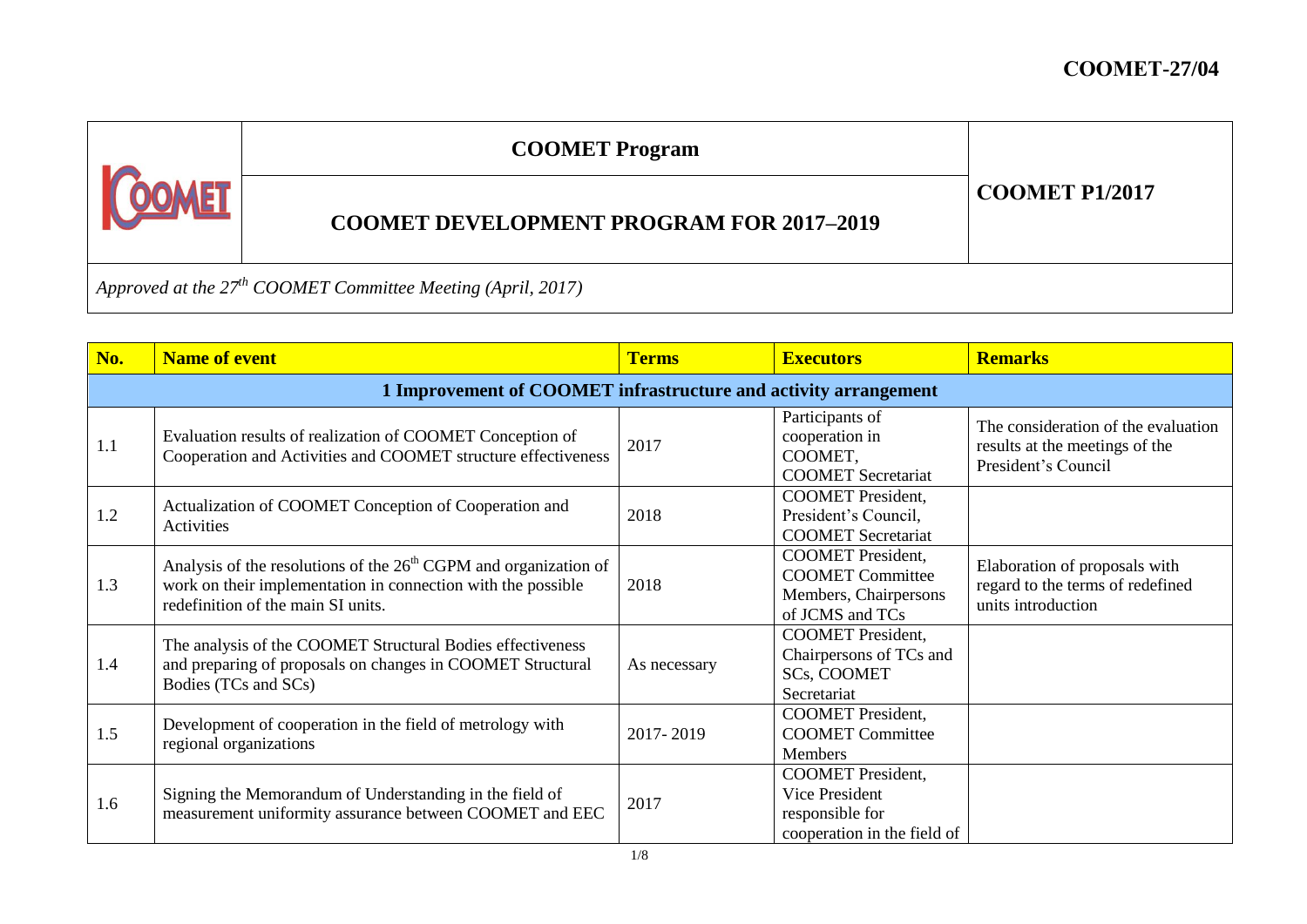| No.   | <b>Name of event</b>                                                                                                                                               | <b>Terms</b>                             | <b>Executors</b>                                                                       | <b>Remarks</b>                                                                                 |
|-------|--------------------------------------------------------------------------------------------------------------------------------------------------------------------|------------------------------------------|----------------------------------------------------------------------------------------|------------------------------------------------------------------------------------------------|
|       |                                                                                                                                                                    |                                          | technical regulation and<br>standardization                                            |                                                                                                |
| 1.7   | Signing the Memorandum of Cooperation between COOMET<br>and EURAMET                                                                                                | 2017                                     | <b>COOMET</b> President,<br>Vice President<br>responsible for<br>cooperation with RMOs |                                                                                                |
|       |                                                                                                                                                                    | 2 Activity in some fields of cooperation |                                                                                        |                                                                                                |
| 2.1   | In the area of measurement standards                                                                                                                               |                                          |                                                                                        |                                                                                                |
| 2.1.1 | Realization of organizational work on signing the Mutual<br>Recognition Arrangement (CIPM MRA) by COOMET members<br>Armenia, Kyrgyzstan, Tajikistan and Uzbekistan | 2017-2019                                | <b>Committee Members</b><br>from Armenia,<br>Kyrgyzstan, Tajikistan<br>and Uzbekistan  |                                                                                                |
| 2.1.2 | The implementation of the work on Mutual Recognition<br>Arrangement (CIPM MRA) realization considering the accepted<br>changes                                     | 2017-2019                                | <b>COOMET</b> representative<br>in JCRB, JCMS, TC 3.1                                  | COOMET responsible<br>representatives participate in the<br>meetings of JCRB                   |
| 2.1.3 | Development of the Program of Comparisons of Measurement<br><b>Standards of COOMET NMIs</b>                                                                        | Constantly                               | JCMS, SC 4.2,<br><b>COOMET</b> Secretariat                                             | Is approved by the COOMET<br>President at President's Council<br>Meeting in November this year |
| 2.1.4 | Updating and implementation of the approved Program of<br>Comparisons of Measurement Standards of COOMET NMIs                                                      | Constantly                               | JCMS.<br>TC 1.2 - TC 1.12                                                              |                                                                                                |
| 2.1.5 | Maintenance of on-line Program of Comparisons of<br>Measurement Standards of COOMET NMIs at the COOMET<br>web-resources                                            | Constantly                               | <b>JCMS</b> , SC 4.2,<br><b>COOMET</b> Secretariat                                     | Discussion of implementation<br>progress on PC and JCMS meetings                               |
| 2.1.6 | Updating of the COOMET Recommendation R/GM/11:2010<br>"Regulations for comparison of measurement standards<br>from the national metrological institutes of COOMET" | 2017-2019                                | JCMS Chairperson,<br>TC 1.2 - TC 1.12                                                  |                                                                                                |
| 2.1.7 | Updating and implementation of the Program of Mutual<br>Development of Reference Materials within COOMET                                                           | Constantly                               | TC 1.12, TC 1.8                                                                        | On continuous basis within Project<br>186/RU/99                                                |
| 2.1.8 | Development of the mechanisms of simplified comparison<br>procedures and CMC admission for developing metrological<br>systems considering the valid CIPM MRA       | 2017-2019                                | President, JCMS<br>Chairperson, COOMET<br>Secretariat                                  | The work is accomplishing as new<br>changes in CIPM MRA are adopted                            |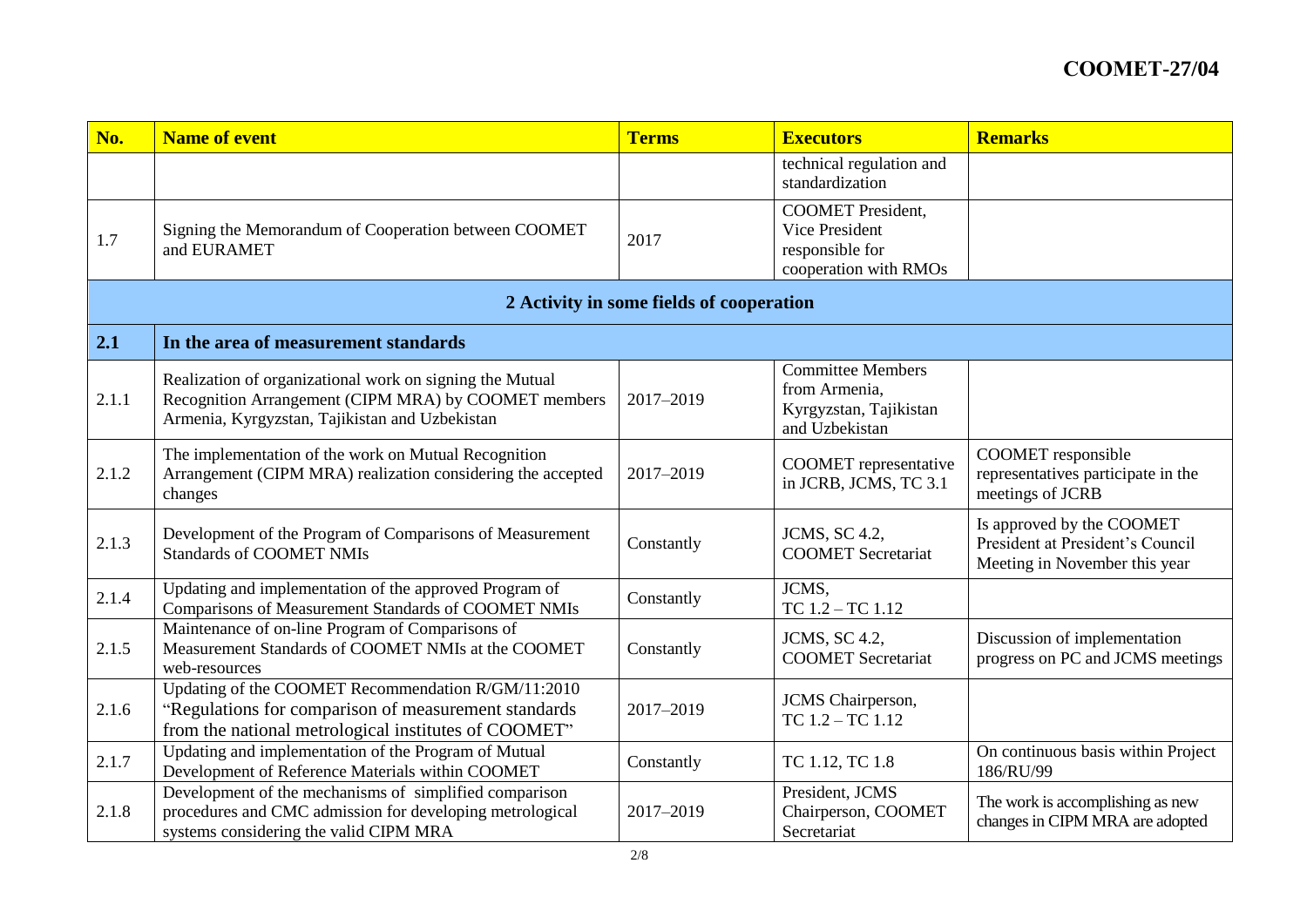| No.    | <b>Name of event</b>                                                                                                                                                                        | <b>Terms</b>  | <b>Executors</b>                                                                                            | <b>Remarks</b>                                                            |
|--------|---------------------------------------------------------------------------------------------------------------------------------------------------------------------------------------------|---------------|-------------------------------------------------------------------------------------------------------------|---------------------------------------------------------------------------|
| 2.1.9  | Development of the pages of on-line CMC review at the<br>COOMET web-portal                                                                                                                  | 2017          | JCMS, COOMET<br>Secretariat                                                                                 | Within Project 478/UA-A/09                                                |
| 2.1.10 | Organization of workshops on practical preparation for<br>comparisons and CMC submission                                                                                                    | 2017-2019     | Chairpersons of TC $1.1-$<br>TC 1.12, TC 4,<br><b>COOMET</b> Secretariat                                    |                                                                           |
| 2.1.11 | Holding workshops on urgent issues of metrology in different<br>subject fields of cooperation                                                                                               | $2017 - 2019$ | Chairpersons of TC $1.1 -$<br>TC 1.12, TC 4,<br><b>COOMET</b> Secretariat                                   |                                                                           |
| 2.1.12 | Updating TCs page on COOMET-portal                                                                                                                                                          | Constantly    | JCMS Chairperson,<br>Chairpersons of TC $1.1 -$<br>TC 1.12                                                  |                                                                           |
| 2.2    | In the field of legal metrology                                                                                                                                                             |               |                                                                                                             |                                                                           |
|        | Development and realization of the Working Program in the field<br>of legal metrology for $2017 - 2019$                                                                                     |               |                                                                                                             |                                                                           |
| 2.2.1  | Development                                                                                                                                                                                 | 2017          | Chairperson of TC 2<br>TC 2 Secretariat                                                                     | Approved by COOMET Committee<br>every year                                |
|        | Realization                                                                                                                                                                                 | 2017-2019     | TC 2 Members                                                                                                |                                                                           |
| 2.2.2  | Analysis of possible fields of cooperation with OIML and<br>regional organizations on legal metrology (RLMO). Formulation<br>of suggestions on joint work with them                         | $2017 - 2019$ | Vice-president,<br>responsible for activities<br>in the field of legal<br>metrology,<br>Chairperson of TC 2 | Realized through COOMET<br>participation in ROUND TABLE of<br><b>RLMO</b> |
| 2.2.3  | Analysis of documents and OIML recommendations and other<br>RLMO's for adaption or acceptance in COOMET                                                                                     | 2017-2019     | TC 2,<br>SC 2.1                                                                                             |                                                                           |
| 2.2.4  | Development of recommendations on metrological control of<br>measuring instruments and measuring systems with new<br>technologies (i.e. software, data processing, device<br>communication) | $2017 - 2019$ | TC <sub>2</sub><br>SC 2.2<br>Working groups on<br>measuring systems                                         |                                                                           |
| 2.2.5  | Analysis of the questions on interstate collaboration and manual<br>acceptance on legal metrological control results (prepackages,                                                          | $2017 - 2019$ | TC 2,<br>SC 2.3                                                                                             | Preparation of the corresponding<br>recommendations                       |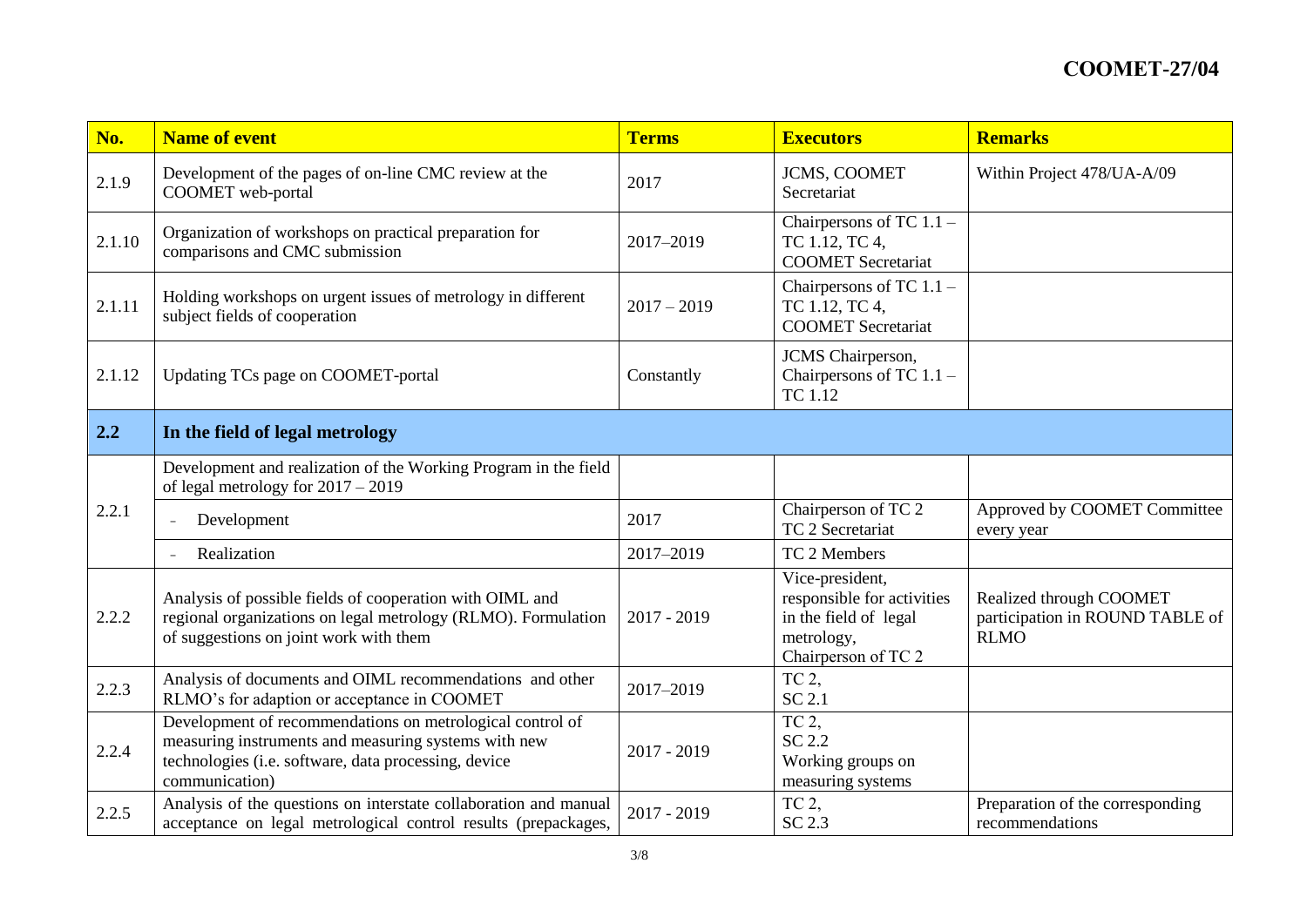| No.    | <b>Name of event</b>                                                                                                                                                                                   | <b>Terms</b>                           | <b>Executors</b>                                                                                                      | <b>Remarks</b>                                                |
|--------|--------------------------------------------------------------------------------------------------------------------------------------------------------------------------------------------------------|----------------------------------------|-----------------------------------------------------------------------------------------------------------------------|---------------------------------------------------------------|
|        | measuring instruments, ect).                                                                                                                                                                           |                                        |                                                                                                                       |                                                               |
| 2.2.6  | Creation of data base of accepted rules, guides, recommendations<br>and standards in the field of legal metrology among COOMET<br>member-countries and other regional legal metrology<br>organizations | $2017 - 2019$                          | TC 2 Members                                                                                                          |                                                               |
| 2.2.7  | Collaboration with TC4 for initiating, holding and contributing<br>workshops and seminars                                                                                                              | $2017 - 2019$                          | Chairpersons of TC 2,<br>TC <sub>4</sub>                                                                              |                                                               |
| 2.2.8  | To initiate translations of international and regional documents in<br>the field of metrology, which pose interest to COOMET member<br>states                                                          | $2017 - 2019$                          | TC 2 Members                                                                                                          | According to COOMET projects<br>initiated by interested party |
| 2.2.9  | Holding of regional OIML and COOMET conferences on<br>pre-packages                                                                                                                                     | $2017 - 2019$                          | TC 2 Members<br>All interested COOMET<br>countries                                                                    | Together with BIML                                            |
| 2.2.10 | Updating TC2 page on COOMET portal                                                                                                                                                                     | Constantly                             | TC 2 Secretariat                                                                                                      |                                                               |
| 2.3    | In the field of QMS                                                                                                                                                                                    |                                        |                                                                                                                       |                                                               |
|        | Development and realization of the Collaboration Program<br>within COOMET Quality Forum for 2017-2019                                                                                                  |                                        |                                                                                                                       |                                                               |
| 2.3.1  | Development                                                                                                                                                                                            | 2017                                   | Chairperson of TC 3.1                                                                                                 |                                                               |
|        | Realization                                                                                                                                                                                            | 2017-2019                              | TC 3.1, Quality Forum                                                                                                 |                                                               |
| 2.3.2  | Preparation and holding of oral presentations of Quality<br>Management Systems of NMIs, which are not still the CIPM<br>MRA signatories (Armenia, Kyrgyzstan, Tajikistan and<br>Uzbekistan)            | 2017-2019                              | <b>Committee Members</b><br>from Armenia,<br>Kyrgyzstan, Tajikistan<br>and Uzbekistan at the<br>Quality Forum, TC 3.1 |                                                               |
| 2.3.3  | Carrying out written and oral presentations of QMS of NMIs:<br>three NMIs (Cuba) and Ivano-Frankovsky NMI (Ukraine)                                                                                    | 2017                                   | Quality Forum, TC 3.1,<br><b>Committee Members</b>                                                                    |                                                               |
| 2.3.4  | Carrying out external reviews of QMS                                                                                                                                                                   | According to an<br>individual schedule | Quality Forum,<br>TC 3.1,<br><b>Committee Members</b>                                                                 |                                                               |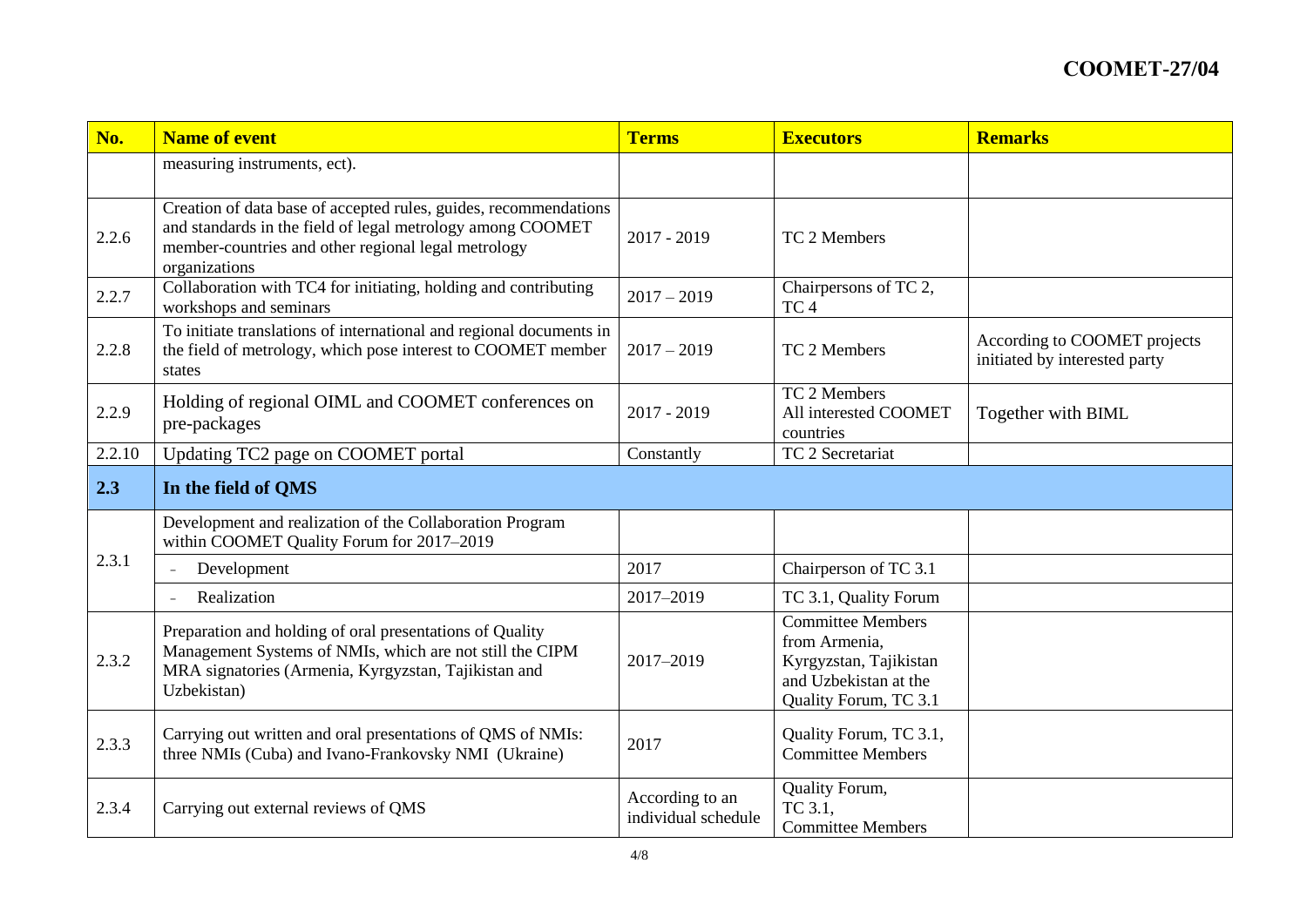| No.   | <b>Name of event</b>                                                                                                                                                                                                                                             | <b>Terms</b> | <b>Executors</b>                                                                                | <b>Remarks</b>               |
|-------|------------------------------------------------------------------------------------------------------------------------------------------------------------------------------------------------------------------------------------------------------------------|--------------|-------------------------------------------------------------------------------------------------|------------------------------|
| 2.3.5 | Holding training workshops for auditors and technical experts of<br>COOMET as well as for quality managers of COOMET NMIs                                                                                                                                        | 2017-2019    | Quality Forum,<br>TC 3.1, TC 4                                                                  | To report on COOMET meetings |
| 2.3.6 | Updating documents of Technical Committee and Quality<br>COOMET Forum on the evaluation QMS of NMI                                                                                                                                                               | 2017-2019    | Chairperson of QF,<br>Chairperson of TC 3.1                                                     |                              |
| 2.3.7 | Updating of the Quality COOMET Forum Page on the<br>COOMET web-portal                                                                                                                                                                                            | Constantly   | TC 3.1 Secretariat                                                                              |                              |
| 2.4.  | Activity in the field of personnel training and information dissemination                                                                                                                                                                                        |              |                                                                                                 |                              |
|       | Development and realization of the Program of Cooperation in<br>the field of information and training for 2017-2019                                                                                                                                              |              |                                                                                                 |                              |
| 2.4.1 | Development                                                                                                                                                                                                                                                      | 2016         | Chairperson of TC 4                                                                             |                              |
|       | Realization                                                                                                                                                                                                                                                      | 2017-2019    | TC 4 Members                                                                                    |                              |
| 2.4.2 | Updating and publication of the COOMET Directory                                                                                                                                                                                                                 | 2017-2019    | <b>COOMET</b> Secretariat                                                                       |                              |
| 2.4.3 | Updating of information posted on the web-portal and COOMET<br>website                                                                                                                                                                                           | 2017-2019    | <b>COOMET</b> Secretariat,<br>on-line editors of<br>countries and TCs,<br>Website Administrator |                              |
| 2.4.4 | Working out and publication of at least three regional editions of<br>COOMET (reports, research, annotations) per year in the area of<br>metrology for the purpose of attracting the attention of political<br>and economic societies of COOMET member countries | 2017-2019    | SC 4.2.<br><b>COOMET</b> Secretariat                                                            |                              |
| 2.4.5 | Holding seminars and internships in the frames of COOMET for<br>specialists including young metrologists on kinds of<br>measurements and in the field of legal metrology and QMS                                                                                 | 2017-2019    | TC 4, TC 1.2 - 1.12,<br>TC 2, Quality Forum,<br><b>TC 3.1</b>                                   |                              |
| 2.4.6 | Holding events and workshops for raising the awareness of<br>governmental, industrial and financial circles on metrology                                                                                                                                         | 2017-2019    | President's Council,<br><b>COOMET</b> Secretariat,<br>TC <sub>4</sub>                           |                              |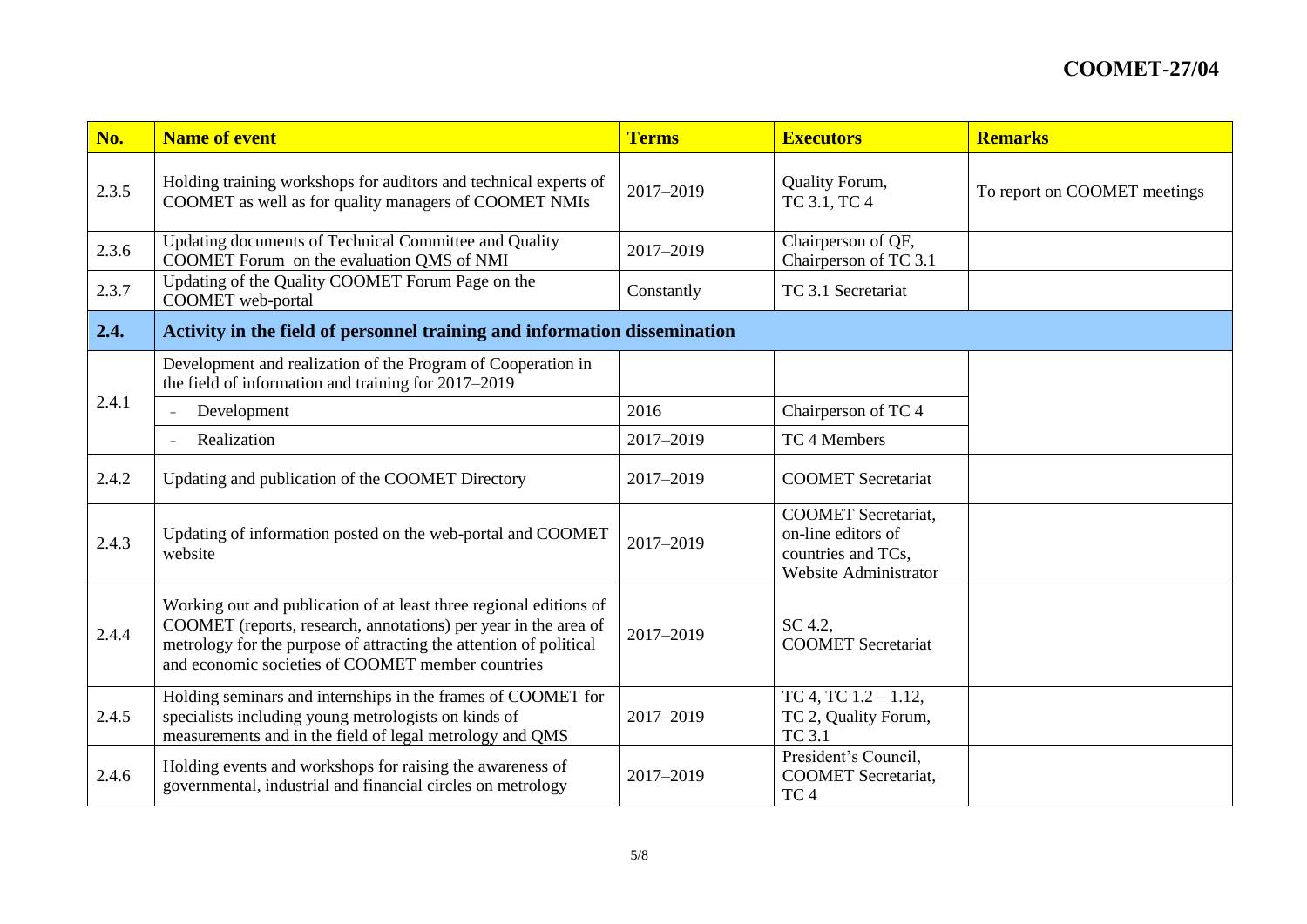| No.    | <b>Name of event</b>                                                                                                                                                                                                                         | <b>Terms</b>                    | <b>Executors</b>                                                                                                     | <b>Remarks</b>                                                                                               |
|--------|----------------------------------------------------------------------------------------------------------------------------------------------------------------------------------------------------------------------------------------------|---------------------------------|----------------------------------------------------------------------------------------------------------------------|--------------------------------------------------------------------------------------------------------------|
| 2.4.7  | Holding a contest of scientific papers among young metrologists<br>of COOMET member countries                                                                                                                                                | once in 2 years<br>(2017, 2019) | <b>Contest Commission</b><br>under COOMET<br>President's Council, TC 4                                               | VII and VIII International<br><b>Competition "The Best Young</b><br>Metrologist of COOMET", 2017 and<br>2019 |
| 2.4.8  | Support in improving national metrology services of COOMET<br>member countries                                                                                                                                                               | 2017-2019                       | TC 4,<br>SC 4.1                                                                                                      | Within the PTB-COOMET Project<br>"Assistance in Cooperation of<br><b>COOMET Member Countries"</b>            |
| 2.4.9  | Determination of nominees for the distinguished title "Honorary<br>Metrologist of COOMET" and organization of awarding                                                                                                                       | 2017-2019                       | <b>COOMET</b> President,<br>President's Council,<br><b>COOMET Committee</b>                                          |                                                                                                              |
| 2.4.10 | Participation of NMI's employees from COOMET member<br>countries in workshop of trainings and internship                                                                                                                                     |                                 | <b>COOMET</b>                                                                                                        |                                                                                                              |
| 2.5    | Activity in the field of joint scientific research                                                                                                                                                                                           |                                 |                                                                                                                      |                                                                                                              |
| 2.5.1  | Development and the realization of the Program of joint<br>scientific research in the field of metrology for 2017 -2019                                                                                                                      | $2017 - 2019$                   | Chairperson of TC 5                                                                                                  |                                                                                                              |
|        | 3 Collaboration with international, regional and national metrology organisations                                                                                                                                                            |                                 |                                                                                                                      |                                                                                                              |
| 3.1    | Popularization of COOMET activities at the national and<br>international levels                                                                                                                                                              | 2017-2019                       | <b>COOMET</b> President,<br>President's Council,<br><b>COOMET Committee</b><br>Members,<br><b>COOMET</b> Secretariat |                                                                                                              |
| 3.2    | Maintenance of contacts with international and regional<br>metrology organisations.<br>Information exchange                                                                                                                                  | 2017-2019                       | <b>COOMET</b> President,<br>President's Council,<br><b>COOMET</b> Secretariat                                        |                                                                                                              |
| 3.3    | Maintenance of contacts and participation in the events organised<br>by regional organisations (EURAMET, APMP, AFRIMETS,<br>SIM), attracting representatives of other regional metrological<br>organisations to the events holding by COOMET | 2017-2019                       | <b>COOMET</b> President,<br>President's Council,<br>Chairpersons of TCs,<br><b>COOMET</b> Secretariat                |                                                                                                              |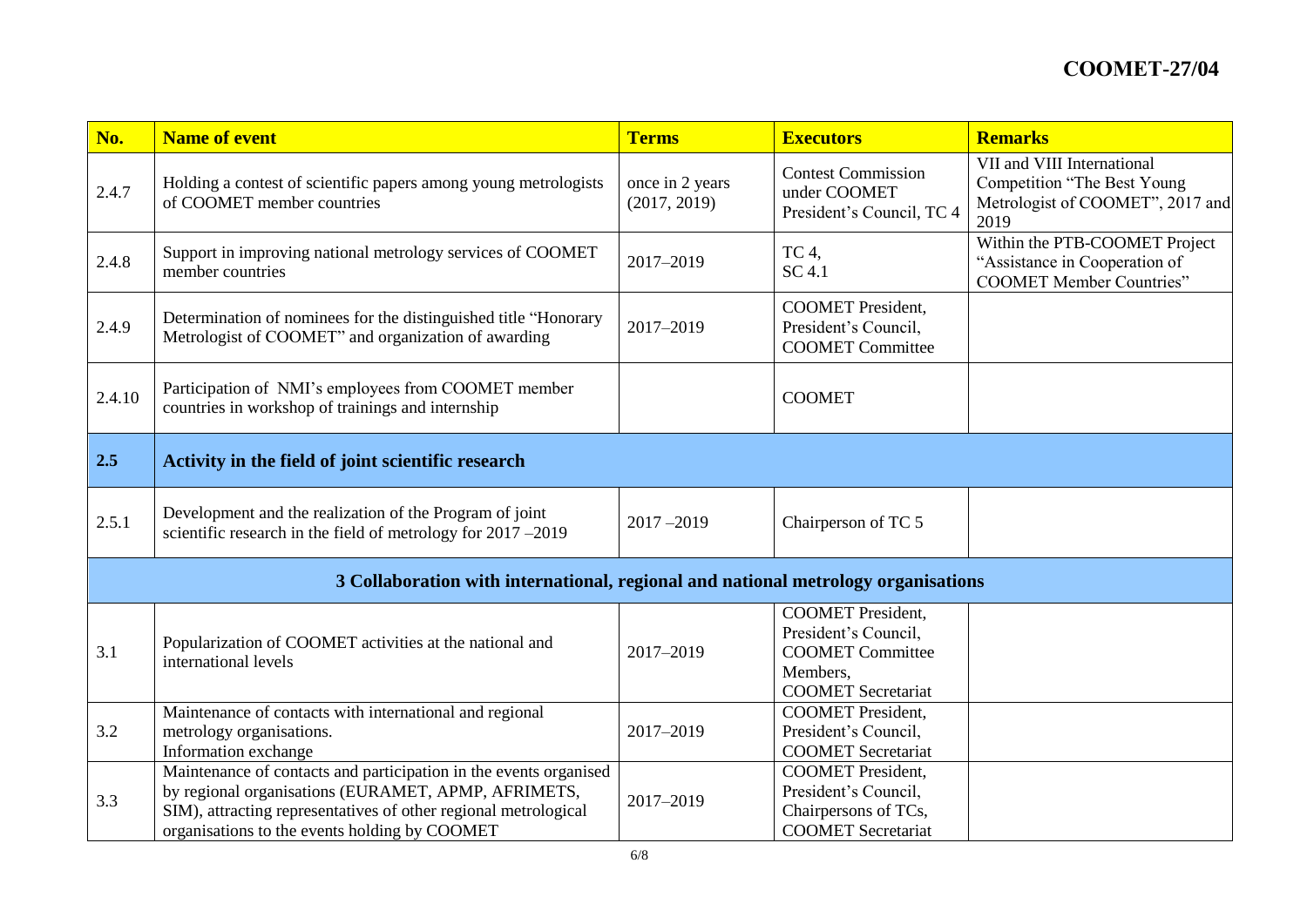| No. | <b>Name of event</b>                                                                                                          | <b>Terms</b>                             | <b>Executors</b>                                                                                                                                                                                                                                                          | <b>Remarks</b> |
|-----|-------------------------------------------------------------------------------------------------------------------------------|------------------------------------------|---------------------------------------------------------------------------------------------------------------------------------------------------------------------------------------------------------------------------------------------------------------------------|----------------|
| 3.4 | Collaboration with CIPM, BIPM, Consultative Committees for<br>different kinds of measurement                                  | 2017-2019                                | <b>COOMET</b> President,<br>Vice-President<br>responsible for<br>coordination of<br><b>COOMET</b> activities in<br>the field of measurement<br>standards and interaction<br>with CIPM and BIPM,<br>JCMS Chairperson,<br>Chairpersons of TCs,<br><b>COOMET</b> Secretariat |                |
| 3.5 | Encouragement of participation of COOMET representatives in<br>the work of JCRB                                               | According to the<br><b>JCRB</b> schedule | COOMET-President,<br>Vice-President<br>responsible for<br><b>COOMET</b> representation<br>in JCRB,<br><b>COOMET</b> Secretariat                                                                                                                                           |                |
| 3.6 | Maintenance of contacts with international and regional<br>organisations on legal metrology                                   | 2017-2019                                | <b>COOMET</b> President,<br>Vice-President<br>responsible for<br>coordination of<br>cooperation in the field of<br>legal metrology,<br>Chairperson of TC 2,<br><b>COOMET</b> Secretariat                                                                                  |                |
| 3.7 | Establishment of contacts with international standardisation and<br>accreditation organisations (ISO, CEN/CENELEC, ILAC etc.) | 2017-2019                                | President's Council,<br><b>COOMET</b> Secretariat                                                                                                                                                                                                                         |                |